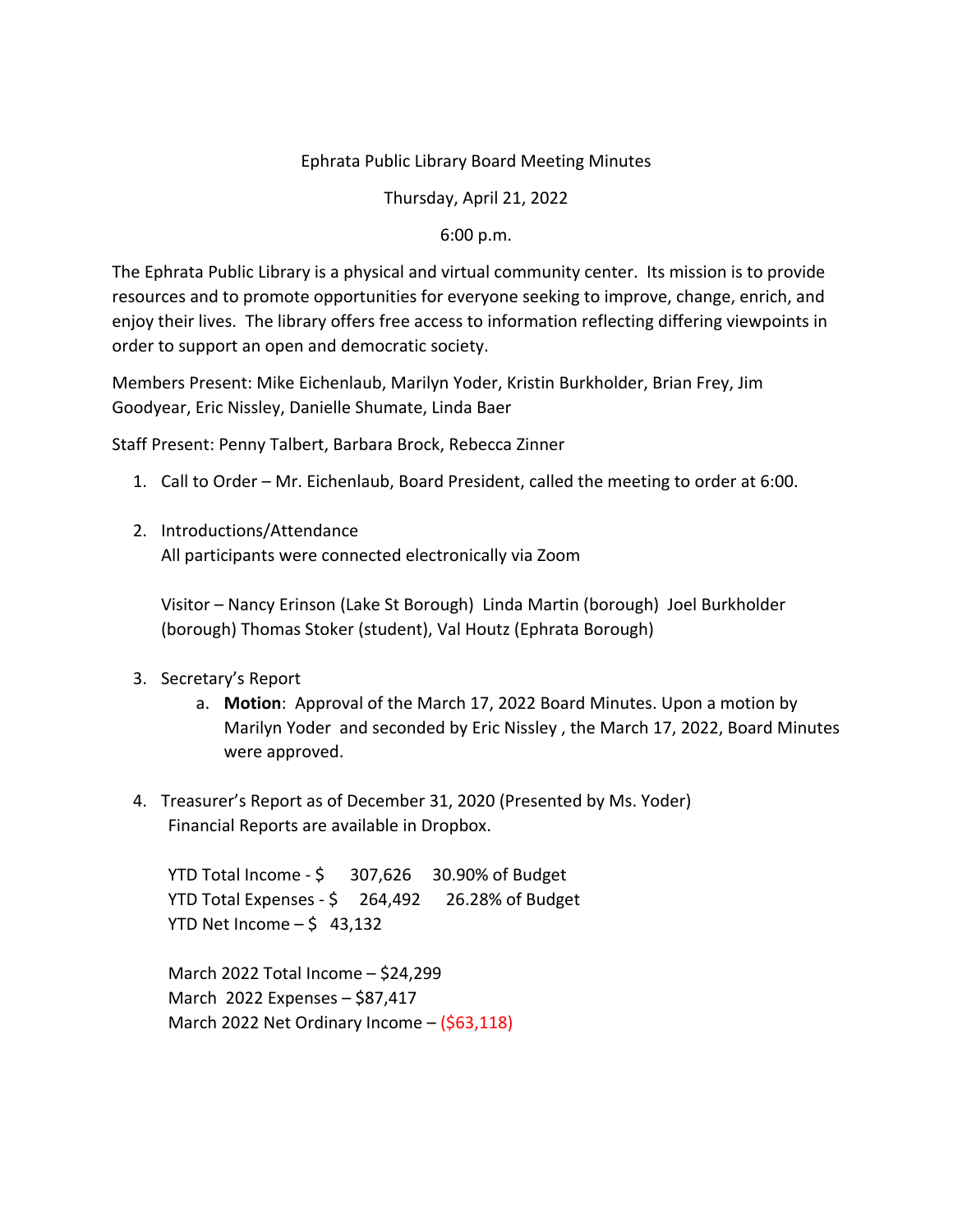- 5. Director's Report (Presented by Ms. Talbert)
	- a. Director's Report is available in Dropbox. Additional information appears below:
		- 1. Tomorrow evening is the earth day celebration at the community gardens with great programs and free seeds.
		- 2. Mystery booksale May 5, 6 and 7. We are in need of volunteers still.
		- 3. Work Force Development Grant start date is May  $1<sup>st</sup>$ . Orders will be placed for the items required to renovate the Children's room for programming May  $2<sup>nd</sup>$ .
		- 4. Youth services position has been filled as well as a passport management
		- 5. Circulation positions are being interviewed this week
		- 6. State has completed first audit. First request was a clarification in the jump in municipal funding (which was caused by the transition from "in kind" to "cash" for the electric) once state is finished it will go to the Federal level and go to IMLS.
		- 7. Bees are coming back to the library!
		- 8. Summer calendar is finished we have 181 Programs are in the works!
	- b. SPOTLIGHT (Dropbox)
		- 1. Explanation of strategic planning
		- 2. Second floor of community commons building and its future options
- 6. Committee Reports
	- a. Human Resources (Presented by Jim Goodyear)
		- 1. Getting together in June or July to discuss potential new board members
		- 2. Request to look at bylaws
	- b. Funding and Finance (Presented by Mrs. Baer) Committee met virtually on Tuesday, April 19, 2022 via Zoom.
		- 1. Trust
		- 2. Request for blinds
		- 3. Auditing firm

**Investment of Cash Funds held at Edward Jones –** A \$5,000 bond matured on 4/1/2022. The cash balance at Edward Jones is \$75,890.92 as of 4/20/22 and CD rates provided by Edward Jones are very competitive.

Motion to approve investing \$25,000 each in a 3-month, a 6-month, and a 12-month CD at Edward Jones, for a total investment approval request of \$75,000. (motion made by Linda Baer and seconded by Eric Nissley)

- 7. Old Business
	- a. None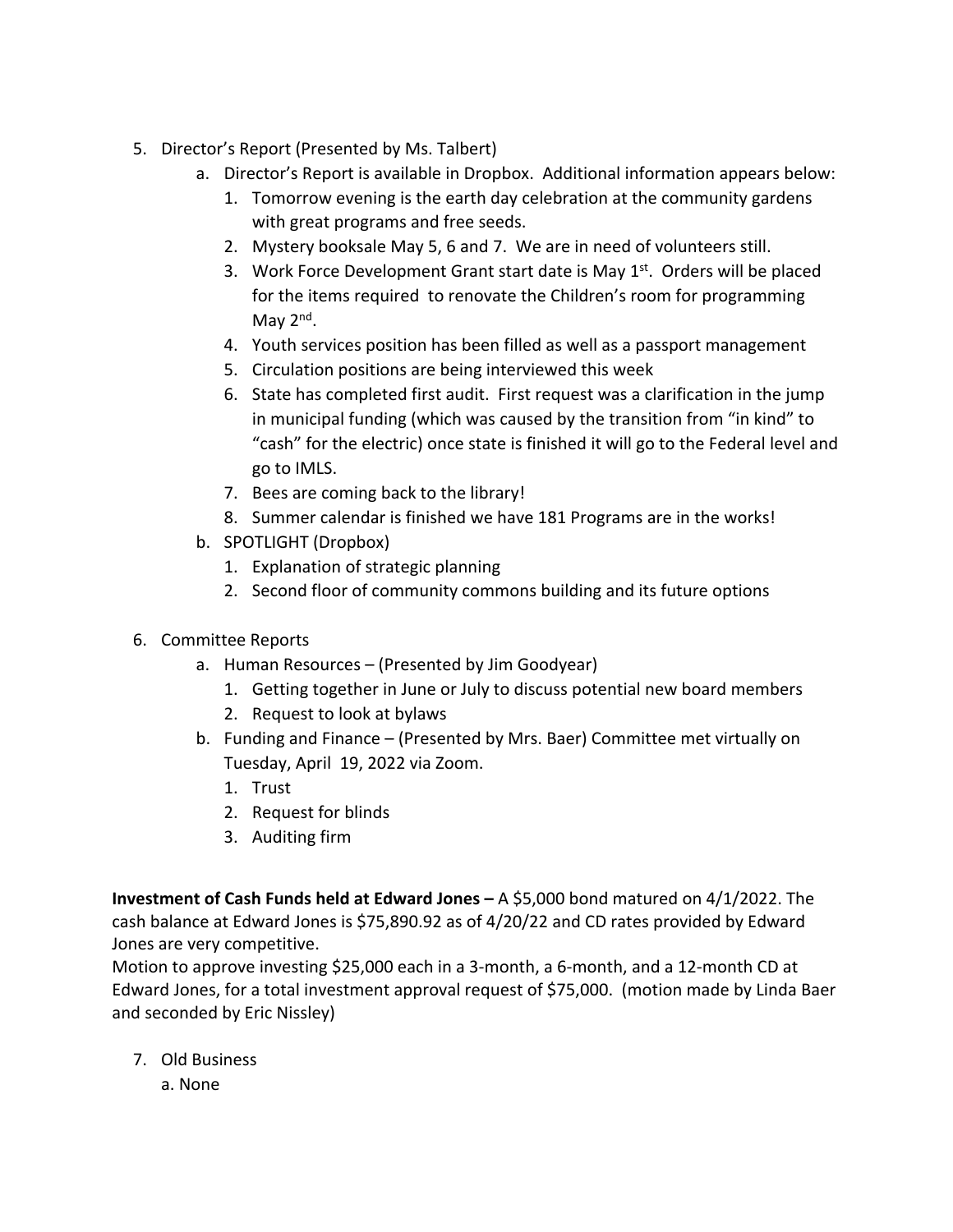#### 8. New Business

a. **Moving to Hybrid Meetings –** Go remote in May with the goal to be in person in August

## b. **Estate request for authorized signer designation –**

Motion to name Penny L. Talbert, Executive Director, as authorized signer on behalf of the Board of Directors of the Ephrata Public Library for all matters relating to the estate of Antoinette Willwerth. Ms. Talbert is further instructed to transfer the current securities from Merrill Lynch to the Library's Edward Jones account. Motion made by Linda Baer, second by Brian Frey

### c. **Code of Conduct**

Motion to accept the proposed, updated Code of Conduct for the Ephrata Public Library. Motion made by Linda Baer, second by Danielle Shumate.

### d. **Request for blinds-**

Motion to approve an expense of \$2,300 for motorized roller shades for the conference room. Funds to cover this expense shall be moved from the money market account at Fulton to the library's operating account. Motion made by Linda Baer, second by Kristin Burkholder

e. **Request re: nonpayroll expenses –** Background: A recent request was sent to Executive Director, Penny Talbert, to release non-payroll expense information to members of the public who request it. After consulting with the Executive Director of the Library System of Lancaster County and other non-profit law sources, the Ephrata Public Library is already providing all financial information to the public that is required.

Motion to decline requests for public access to confidential non-payroll expenses or any non-audited financial information of the Ephrata Public Library. Motion made by Linda Baer and Seconded by Danielle Shumate

# f. **Ephrata National Bank Money Management trust request –**

Motion to authorize Executive Director Talbert to request a reallocation of funds in the Emily Brossman Sprecher Children's Collection Endowment to be changed to be 67% in equities and 33% in fixed income. Motion made by Eric Nissley and seconded by Linda Baer

Motion to authorize Executive Director Talbert to request a minimum total return payout of 4% annually from the Emily Brossman Sprecher Children's Collection Endowment to help support the ongoing expense of maintaining the children's collection. Motion made by Eric Nissley and seconded by Brian Frey

### g. **Request for children's computers/furniture**

Motion to approve the expense of \$19,000 for 4 AWE Learning computer stations with software, support stands and computer desks. Funds to cover this expense shall